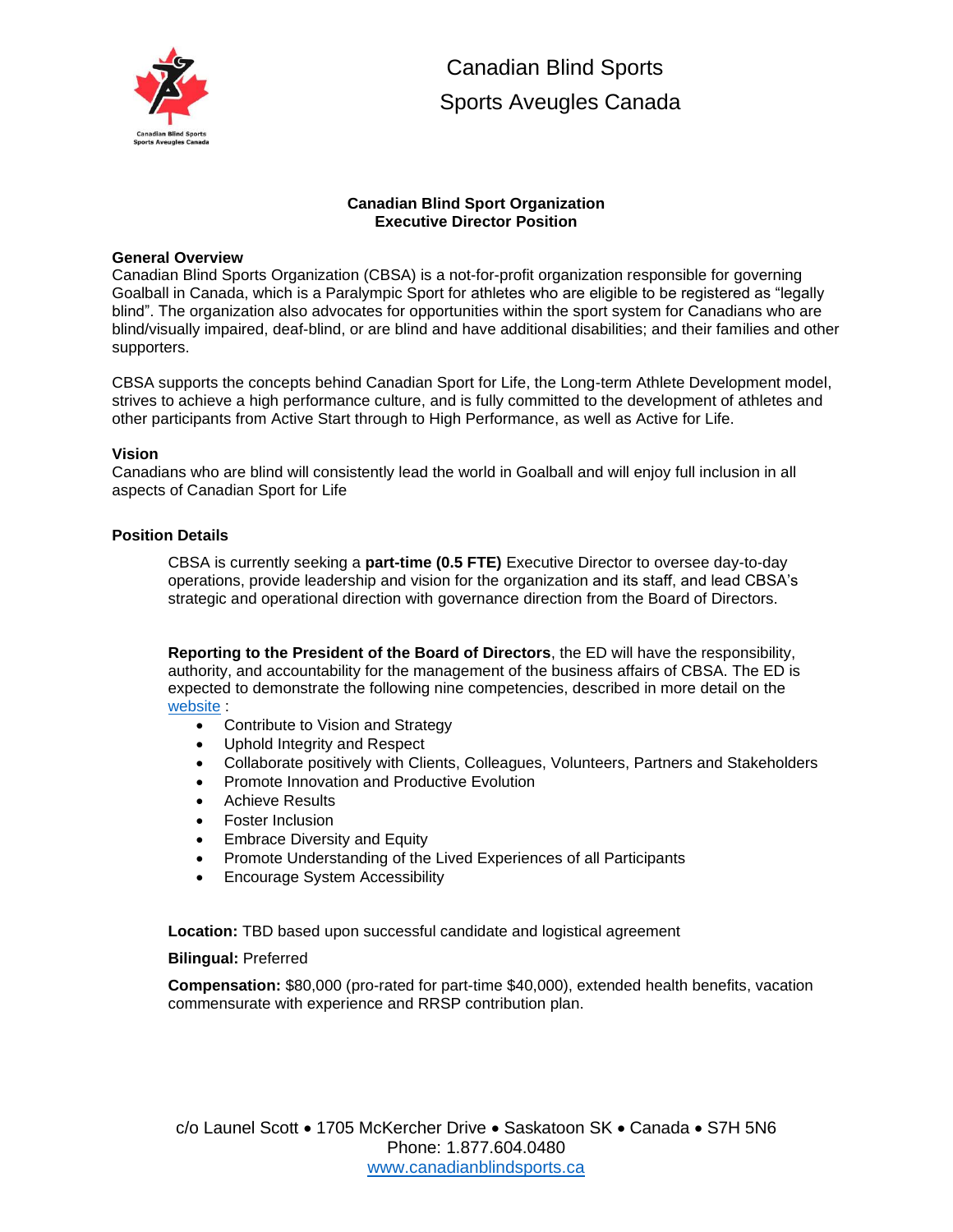# **Responsibilities**

*Strategic Leadership:*

- Lead the growth and development of CBSA and Goalball, in consultation with the CBSA GB Committee, as a parasport in Canada;
- Provide strategic leadership and direction in the development, documentation, implementation and delivery of the organization's Strategic Plan;
- Annually develop an Operational Plan with targets, outcomes, and measurable indicators insistent with the Strategic Plan approved by the Board;
- Oversee the execution of, and monitor through key performance indicators, the progress of the strategic plan and the annual operating plan;
- Implement effective communication and engagement strategies to cultivate and maintain productive relationships with key internal and external stakeholders;
- Serve as the spokesperson for CBSA, in consult with the Board of Directors, on operational matters with a variety of partners, stakeholders (nationally and internationally), funders, and the media; and
- Foster organizational effectiveness and efficiency by creating and sustaining an environment of values-driven leadership practices, transparency, collaboration and two-way communication.

### *Operations/RevGen:*

- Oversee the day-to-day affairs of CBSA, including providing leadership and supervision to staff and contractors;
- Oversee operational and administrative processes including, records management, storage/equipment management, IT systems, and others;
- Develop and execute fundraising partnerships, donations, and initiative towards generating revenue for the organization; collaboration with the CBSA Fund Development Committee's Strategy.

### *Monitor and oversee Financial Management:*

- Monitor and manage the annual and long-term financial performance of CBSA;
- Oversee and lead annual budgeting and planning process in conjunction with employees and the Board of Directors;
- Review financial reports on a monthly basis and ensure adherence to accounting principles;
- Manage the annual audit process, liaise with external public accountant and the CBSA Finance Committee and implement changes as necessary;
- Implement and maintain a contract and financial management reporting system, and monitor policies and procedures to guarantee appropriate controls; and
- Report to the Board of Directors of the current financial status of the organization on a regular basis.
- Provide leadership on the revenue generation effort and the acquisition, maintenance, and retention of corporate sponsors and funding partners.

# *Human Resource and Organization Excellence:*

- Supervise and provide leadership for all staff/contractors and ensure that staff responsibilities and accountabilities are carried out effectively;
- Foster organizational effectiveness and efficiency by ensuring a culture of values-driven leadership practices, transparency, collaboration and two-way communication;
- Oversee the implementation of human resource management strategies that support current and future business strategies of CBSA, including recruitment, selection, and succession planning; and
- Manage the development and implementation of policies, procedures, and practices in keeping with industry best practices and ensuring compliance with applicable laws and regulations.

# *Board of Directors and Governance:*

• Work with the President to schedule/plan for Board of Directors meetings, facilitate effective and transparent communication between the Board of Directors and management, and ensure that the Board-appointed Committees are provided with the resources to fulfil their responsibilities;